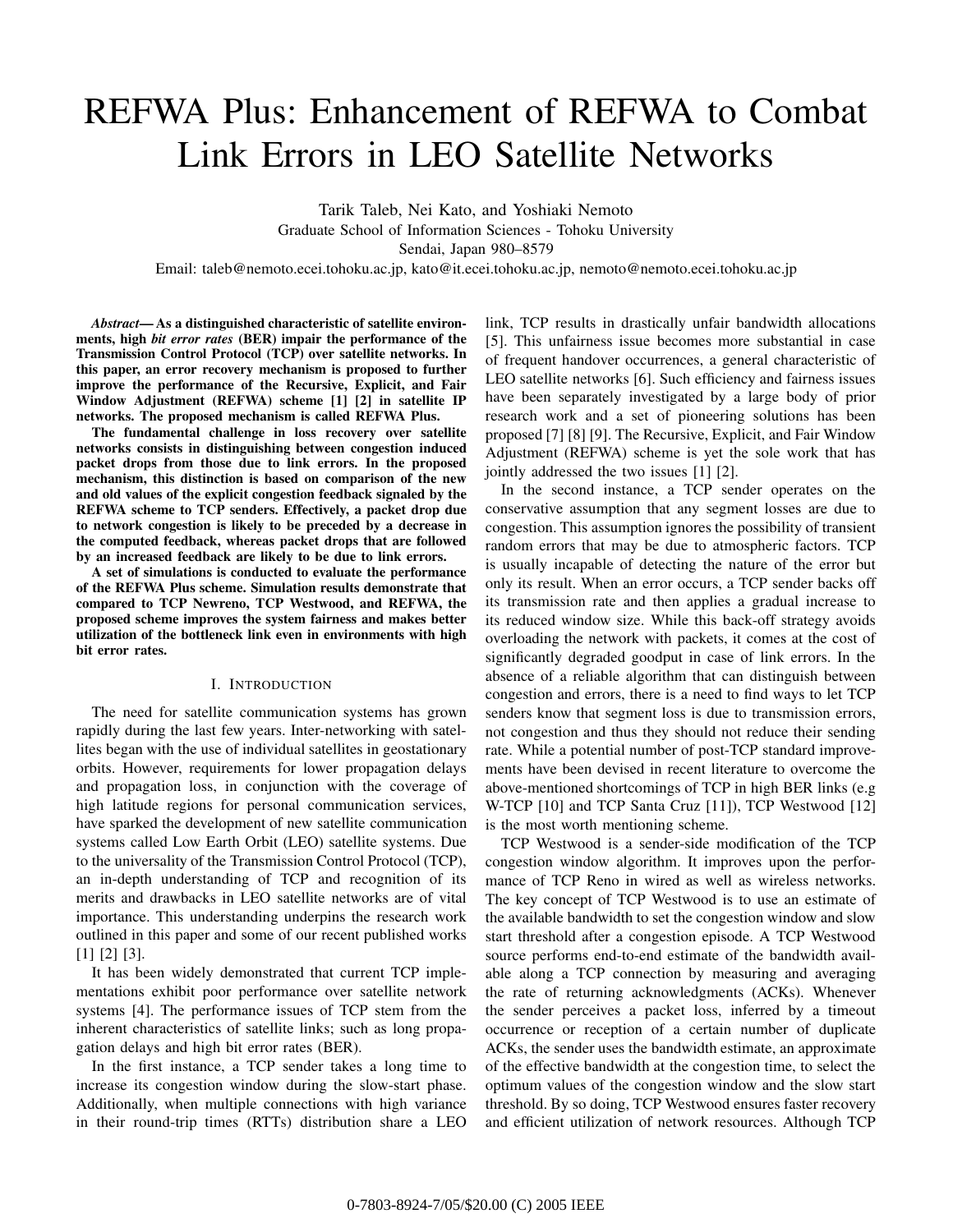Westwood has been shown efficient in wireless and satellite networks, its performance remains largely dependent on the accuracy level of the network bandwidth estimation.

As a remedy to the throughput degradation due to link errors, this paper introduces an error recovery mechanism as an enhancement for the REFWA scheme. The basic idea behind the proposed mechanism consists in comparing the old and new feedback values signaled by the REFWA scheme to a TCP sender. If a packet drop is followed by no change or an increase in the feedback, the sender judges the loss as a link error and is, accordingly, exempted from shrinking its sending rate. If a packet drop is preceded by a decrease in the computed feedback, the sender can consider it as a congestion indication and should accordingly enter the congestion avoidance phase. In addition to the good performance of the REFWA scheme in terms of improving both the system efficiency and fairness, the proposed scheme has the potential of differentiating between congestion induced packet losses and link errors. This feature helps the scheme to further improve the throughput in environment with high BER rates. The proposed mechanism is dubbed REFWA Plus.

The remainder of this paper is structured as follows. Section II describes briefly the REFWA scheme and highlights the distinct features that are incorporated in the proposed scheme, REFWA Plus. Section III portrays the simulation philosophy and discusses the simulation results. The paper concludes in Section IV with a summary recapping the main advantages and achievements of the proposed scheme.

# II. OPERATIONAL OVERVIEW OF THE REFWA PLUS **SCHEME**

Before delving into details of the proposed error recovery mechanism, there is firstly a brief description of the REFWA scheme. In a LEO constellation, the REFWA scheme is implemented at each satellite. The REFWA scheme provides each active TCP flow with a feedback proportional to its RTT. The feedback value is the optimum window size a TCP sender should be sending data at so as not to overload the network with packets. Feedbacks are computed periodically in such a way that improves the system efficiency and fairness. The sum of the feedbacks of all active TCP connections sharing the same bottleneck is equal to the effective network bandwidth delay product of the bottleneck. A detailed description of the feedback computation method can be found in [1]. Feedbacks are signaled to TCP sources via the receiver's advertised window (RWND) field in the TCP header of ACKs. Senders should accordingly regulate their sending rates. It should be emphasized that when a satellite gets congested, the REFWA scheme quickly computes a smaller window feedback, and, when extra bandwidth becomes available, it feeds back TCP sources with larger window sizes. The remainder of this section explains how the proposed REFWA Plus scheme exploits this feature to combat link errors in LEO satellite networks.

TCP usually misinterprets packet losses as network congestion and unnecessarily cuts its congestion window. In deed, when a link error occurs, packets arrive at the receiver out of order. The receiver sends back an ACK immediately to inform the sender that a packet with a certain sequence number is missing. Such an ACK is referred to as a duplicate ACK (DupACK). The sender retransmits the missing packet when it receives more than three DupACKs with the same sequence number. After retransmission, the sender reduces its window size to half and enters the congestion avoidance phase. Being unaware of the transmission error, the sender assumes that the datagram loss is an indication of network congestion and gratuitously throttle its transmission rate. In case of Newreno based TCP variant [13], Partial ACKs (ParACKs) are used to indicate the occurrence of multiple losses in a single window. Upon reception of a ParACK, the sender retransmits the lost packet and waits for an ACK to come back. To retransmit multiple lost packets, multiple RTTs are thus required. This, coupled with the fact that satellite links exhibit long delays, means that the TCP sender may necessitate a long time to increase its congestion window to its value before entering the fast retransmit phase. This leads to a drastic under-utilization of the network resources.

To avoid such an unnecessary shrinkage of transmission rate, the REFWA Plus scheme makes use of the feedback signaled to TCP senders by the REFWA scheme. Fig. 1 portrays the major procedures in the proposed scheme. Upon reception of a normal ACK packet, a TCP sender records the feedback value as  $\Phi_{NorACK}$ . When the sender receives a ParACK, the sender compares the feedback value signaled via the ParACK,  $\Phi_{ParACK}$ , to the most recent feedback value signaled via a normal ACK,  $\Phi_{NorACK}$ . If the two values satisfy the following inequality:

$$
\Phi_{NorACK} \leq \Phi_{ParACK} \tag{1}
$$

the TCP sender interprets the incident as a link error occurrence and retransmits the missing packets, all in the current window, without entering the congestion avoidance phase. By so doing, the unnecessary decrease of the window size can be prevented. This is based on the fact that a packet drop due to network congestion is likely to be preceded by a decrease in the computed feedback, whereas packet drops that are followed by an increased feedback are likely to be due to link errors. The idea of retransmitting all lost packets in a single window is similar in spirit to the idea of Bulk Retransmit of the Go-Back-N (GBN) error recovery scheme [14] and has the potential of recovering from lost packets within the same RTT. Bulk retransmit may however raise the issue of burstiness at the satellite network. One possible solution to this issue is the transmission of lost packets in a steady stream (multiple, small bursts) over the entire course of the RTT [15]. To keep the network safe from congestion, each sender sets its congestion window (cwnd) and the slow start threshold (ssthresh) values to its optimal sending rate  $\Phi_{ParACK}$ . On the other hand, in case of high BER environment, the Retransmit Timeout (RTO) backoff algorithm [16], used in most TCP variants, doubles the RTO value until it is 64 times the original value, leading to a significant waste of both bandwidth and time. To overcome long idle waiting times due to large TCP timeouts in case of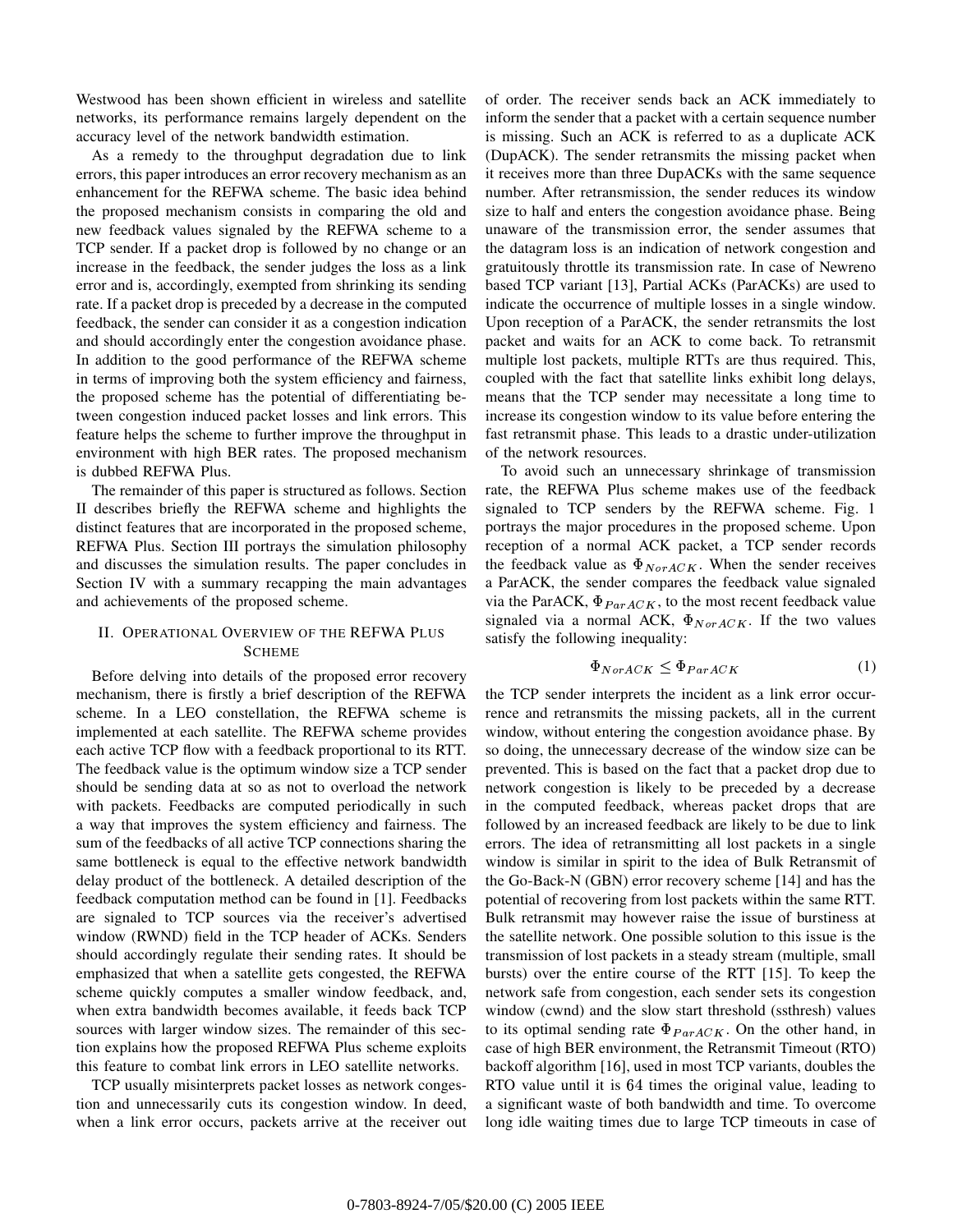

Fig. 1. Major steps in the REFWA Plus scheme

high BER environments, RTO is set to a fixed value when the sender classifies the packet loss as a link error. This concept is similar in spirit to the idea presented in [17]. If Inequality (1) does not hold, the sender retransmits the dropped packets and reduces its window size to half. In other words, it proceeds in the same way as an ordinary TCP sender. Observe that the proposed operation can be accomplished without changing the protocol and requires a merely simple modification at only the sending terminal.

## III. PERFORMANCE EVALUATION

#### *A. Simulation Set-up*

Having described the details of the REFWA Plus scheme, we now direct our focus to evaluating its performance. The performance evaluation relies on computer simulation, using Network Simulator (ns) [18]. Particular attention is, thus, paid to the design of an accurate and realistic one. Unless otherwise noted, the parameters specified below are those used in all the experiments throughout the paper.

To illustrate the issues at hand, we model a satellite network as a one network bottleneck shared by 10 connections. Fig.2 shows the example network configuration that will be used in our study. The bottleneck link is composed of three satellites. All up-links, down-links, and inter-satellite links are given a capacity equal to  $10Mbps$ . Their delays are set to  $20ms$ (e.g Teledesic constellation). These parameters are chosen with no specific purposes in mind and do not change any of our fundamental observations about the simulation results.



In the performance evaluation, TCP Reno, TCP Newreno, TCP WestwoodNR<sup>1</sup>, and REFWA are used as comparison terms. The reason behind the choice of the TCP WestwoodNR and TCP Newreno among other TCP implementations underlies beneath the fact that TCP Newreno achieves faster recovery from multiple losses within the same window and has the potential of significantly improving TCP's performance in the case of bursty losses.

In all simulations, the sources adopt the same protocol. We model the connections as greedy long-lived FTP flows. The data packet size is fixed to  $1024B$ . In order to remove limitations due to small buffer size on the network congestion, we use buffers equal to the bandwidth-delay product of the bottleneck link. Due mostly to its simplicity and its wide usage in today's switches and routers, all satellites use routers with Drop-Tail as their packet-discarding policy. Simulations were all run for  $120s$ , a duration long enough to ensure that the system has reached a consistent behavior. The loss probability for link errors is varied within the range  $[10^{-5};0.5]$ . All presented results are an average of multiple simulation runs. Table I shows a complete list of the simulation parameters and the range of values studied.

TABLE I SIMULATION PARAMETERS

| Factor                 | <b>Simulation Parameters</b><br>and Range of Values |
|------------------------|-----------------------------------------------------|
| ISL capacity           | 10 Mbps                                             |
| ISL delay              | $20 \,\mathrm{ms}$                                  |
| Up/Down links capacity | 10 Mbps                                             |
| Up/Down links delay    | $20 \,\mathrm{ms}$                                  |
| Flows count            | 10                                                  |
| Simulation duration    | 120s                                                |
| <b>BER</b> range       | $10^{-5} - 0.5$                                     |
| Packet size            | 1024 Bytes                                          |

Two quantifying parameters are used to evaluate the performance of the proposed scheme: bottleneck link utilization and fairness index. The link utilization is the ratio of the aggregate throughputs of the 10 connections to the bottleneck link capacity. This measure involves the aggregate traffic's behavior and indicates the efficiency of the transmission protocol. The

<sup>1</sup>The Newreno based version of TCP Westwood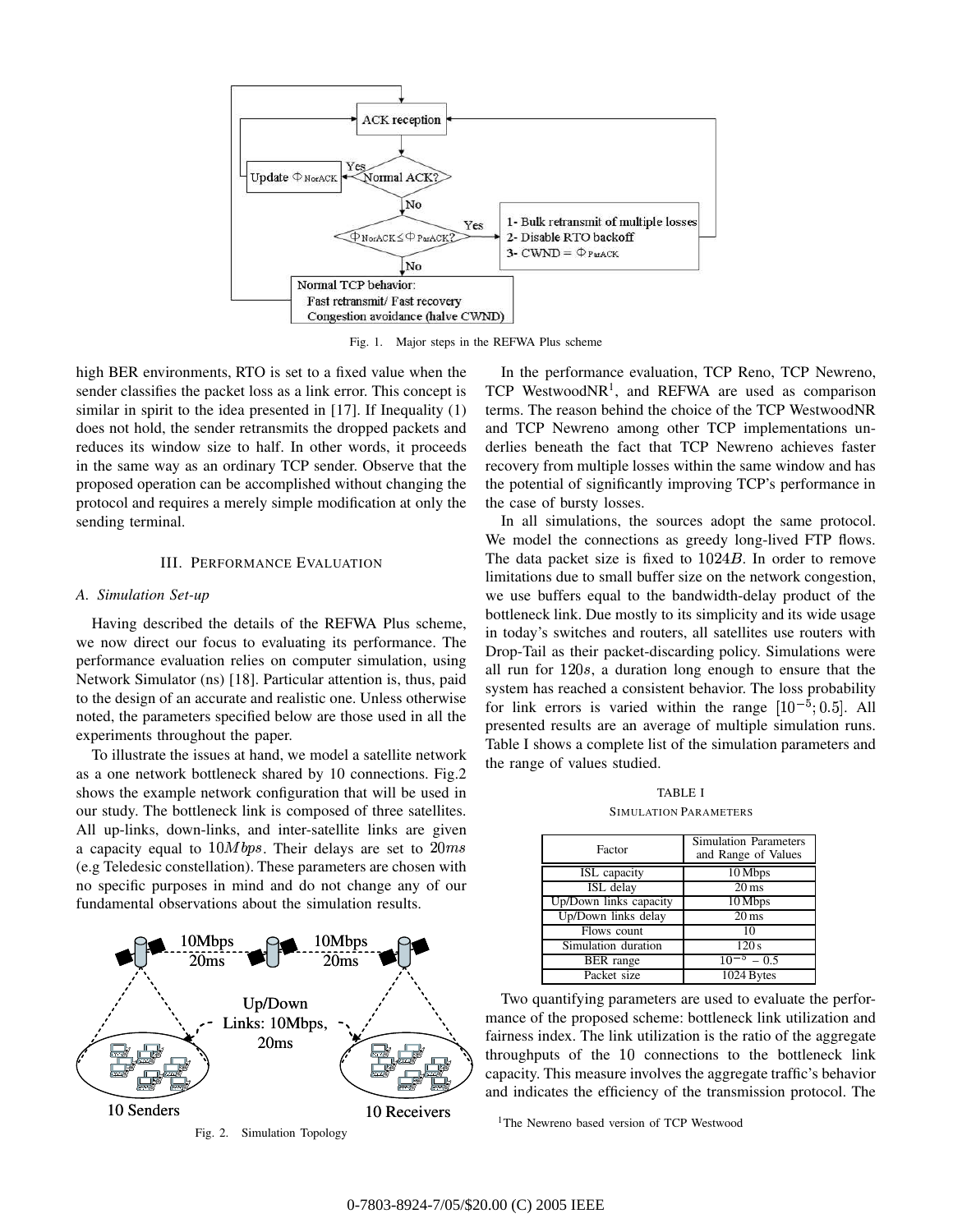fairness index indicates the relative throughput of flows sharing a link [19] and is defined as:

$$
F(x) = \frac{\left(\sum_{i=1}^{N} \frac{x_i}{b_i}\right)^2}{N \cdot \sum_{i=1}^{N} \left(\frac{x_i}{b_i}\right)^2}
$$
(2)

where  $x_i$  is the actual throughput of the  $i^{th}$  flow and  $b_i$  is the equal share of the bottleneck link capacity. The fairness index of a system ranges from zero to one. Low values of the fairness index represent poor fairness among the competing flows. Depending on the application and the number of TCP senders, gaining higher fairness values is sometimes worthwhile even at the cost of reduced efficiency.

# *B. Simulation Results*

Fig. 3(a) shows the bottleneck link utilization in case of using the four schemes for different bit error rates. In the figure, the link utilization obtained using REFWA Plus is always higher than that obtained in case of REFWA, standard TCP, Newreno, or TCP WestwoodNR. When the error probability is low, the link utilization of REFWA Plus is the same as that of REFWA. This is due to the fact that packet losses due to link errors are rare, and most of packet drops are due to network congestion. However for higher bit error rates, the REFWA Plus achieves significantly better link utilization than the other schemes. In deed, the link utilization improvement of REFWA Plus over the other four schemes for BER values higher than  $10^{-2}$  is higher than 50%. Furthermore, we observe that in significantly higher BER environments (e.g  $BER = 0.3$ ), howe the link utilization experienced in case of REFWA, TCP Reno, TCP Newreno, and TCP WestwoodNR is almost null, whereas the REFWA Plus scheme succeeds in making use of more than  $30\%$  of the network resources.

This good performance is mainly due to the ability of the proposed scheme to distinguish between packet losses due to link errors and those due to network congestion. Whereas, the low link utilization of REFWA, TCP Reno, TCP Newreno, and TCP WestwoodNR is due to the fact that senders misinterpret packet losses as network congestion and halve their window sizes sometimes multiple times due to multiple losses within one window of data. In deed, in case of heavy errors, ssthresh tends to take values, say one to four packets, significantly smaller than the optimal values. Reducing the congestion window (cwnd) to the ssthresh value, as in normal TCP, drastically throttles the TCP throughput. The throughput degradation becomes further significant as the idle waiting time becomes longer due to the RTO backoff algorithm. On the other hand, in case of REFWA Plus, TCP senders keep on transmitting data more aggressively at congestion windows equal to  $\Phi_{ParACK}$ . Although many packets will be lost on the way because of the link errors, some will manage to reach the destination. This explains the  $30\%$  utilization experienced in case of REFWA Plus.

The REFWA Plus not only outperforms the four other schemes in terms of efficiency, but has also the potential to maintain system fairness. Fig. 3(b) graphs the fairness index values in case of the five schemes for different bit error rates. The figure demonstrates that for lower bit error rates, the REFWA and REFWA Plus scheme performs similarly and achieves the highest fairness (highest values of fairness index). This performance is consistent with the simulation results presented in [1] [2]. It is observed that although TCP WestwoodNR and TCP Newreno achieve relatively good link utilization for low bit error rates (Fig.3(a)), they fail to sustain a fair service. This degraded fairness happens despite the fact that all simulated connections have the same RTT. The underlying reason beneath this behavior consists in the fact that when a TCP Newreno or TCP WestwoodNR flow experiences an error and mistakenly halves its transmission rate, the other flows rushes for using the newly available bandwidth. The first flow ends up then with little bandwidth to recover from the error. If the remaining bandwidth is not sufficient for the error recovery, a timeout may occur and the flow would consequently be forced to enter the slow-start phase. This would further decrease the throughput of the first flow and would cause a significant disproportion among the flows throughputs. On the other hand, in case of REFWA or REFWA Plus, flows are not allowed to obtain portions of the available bandwidth larger than their fair share values. Therefore, even in case of an error occurrence, flows will be always guaranteed a fair portion of the network bandwidth to recover from the loss. It is observed also that for high bit errors, the five schemes experienced an abrupt decrease in their fairness index values. The REFWA Plus exhibits however the best fairness performance. The low values of the fairness index of the REFWA Plus scheme are attributable to the error detection accuracy of the scheme. Indeed, it was observed from the simulation results that some REFWA Plus senders successfully detected all transmission errors, whereas other senders missed the detection of some errors. Successful flows experienced thus higher throughputs. This resulted in a disproportion among the flows throughput; a fact that is ultimately manifested in the form of lower values of fairness index. A possible solution to this issue is to add a detection tolerance,  $\alpha$ , to Inequality 1 as follows:

$$
\Phi_{NorACK} \le (1+\alpha) \cdot \Phi_{DupACK} \tag{3}
$$

The choice of  $\alpha$  should be a compromise between false positive  $2$  and false negative  $3$  detections. In deed, small values of  $\alpha$  may fail the detection of some transmission errors, whereas large values of  $\alpha$  would take congestion induced packet drops for link errors, allow the senders to transmit data at high rates, and ultimately cause further congestion and packet drops. The setting of  $\alpha$  deserves further study and the authors are currently investigating the performance of the REFWA Plus for different values of  $\alpha$ .

Finally, it should be noted that the presented results are of simulations of flows with same RTTs in a steady-state environment. Similar experiments were conducted considering flows

<sup>&</sup>lt;sup>2</sup>Link errors that go undetected by the scheme

<sup>3</sup>Packet drops that are taken for link errors